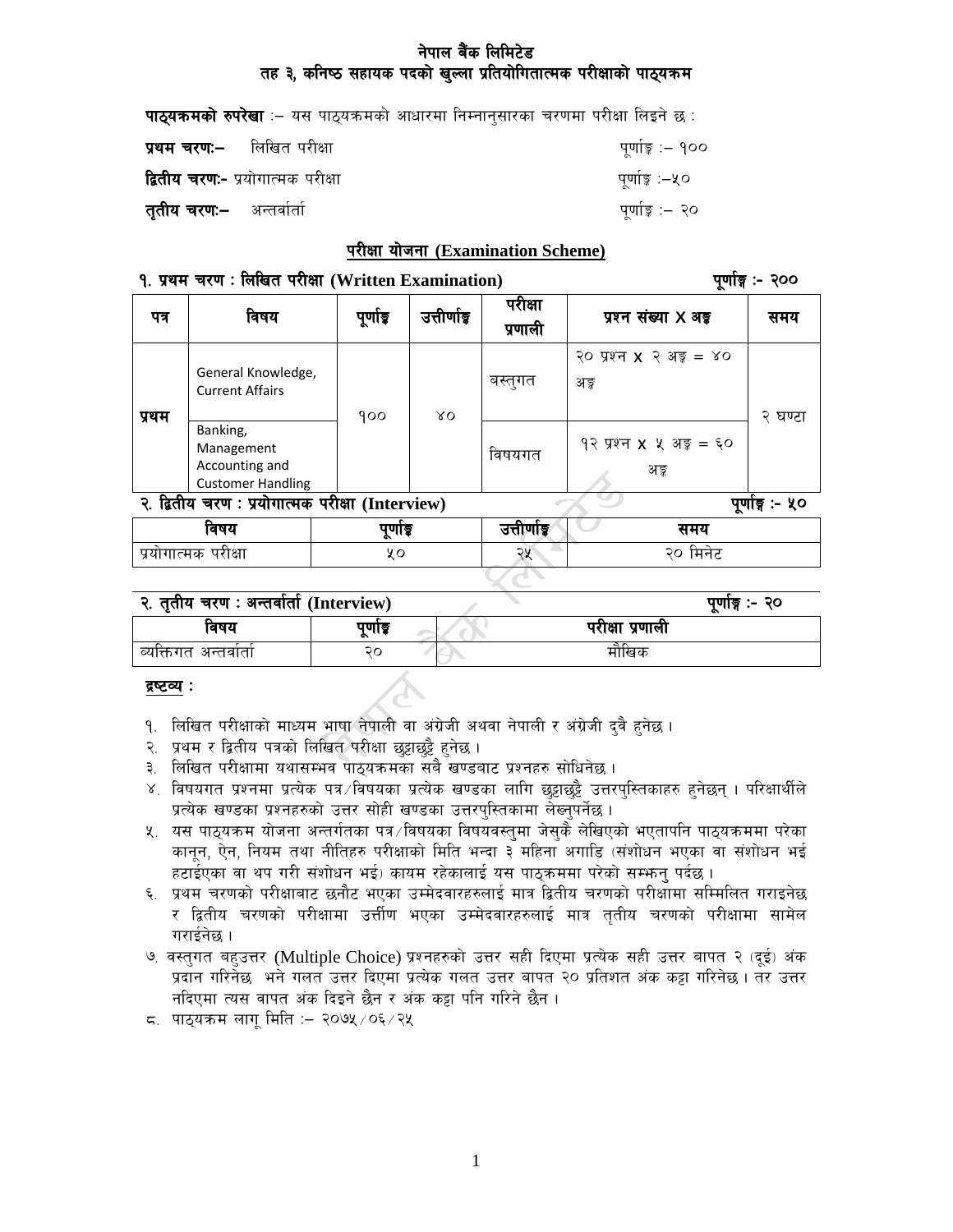## नेपाल बैंक लिमिटे**ड** तह ३, कनिष्ठ सहायक पदको खल्ला प्रतियोगितात्मक परीक्षाको पाठ्यक्रम

## **k|yd r/0f M lnlvt k/LIff (Written Examination)**

### **General Knowledge, Current Affairs, Banking, Management Accounting and Customer Handling**

### **Section (A): General Knowledge & Current Affairs: 40 Marks (20×2=40)**

### **Multiple Choice (Objective) Questions:**

- 1. General knowledge on Geography, History, Economy, Socio-cultural and Political status of Nepal.
- 2. Basic knowledge on Constitution of Nepal,
- 3. Banking history of Nepal, Current status of Banks and Financial institutions in Nepal.
- 4. Basic knowledge on Bank and Financial Institution Act 2073.
- 5. Basic knowledge on Company Act, 2063.
- 6. Basic knowledge on Gold and Silver.
- 7. Contemporary Issues on Economy, Banking, Politics, Sports etc.

### **Section (B): Banking, Management Accounting and Customer Handling: 60 Marks (12×5=60)**

- 1. Role and Functions of Central Bank (Nepal Rastra Bank) and Commercial Bank.
- 2. Book Keeping and Accounting: Objective, Scope, Function; Double Entry System.
- 3. Cheque, Draft and Bill Collection: Types, Handling and Reconciliation.
- 4. Balance Sheet: Nature, Purpose and its presentation.
- 5. Letter and Memo Writing, Filing, Indexing.
- 6. Computer Introduction: Windows, Microsoft Word, Microsoft Excel, MIS.
- 7. Gold and Silver: Price, Weight, Importance, Quality, Purity and Testing Methods of Precious Metal i.e. Gold and Silver & Ornaments of Gold and Silver.
- 8. Gold and Silver Loan: Customer Relation, Customer Handling, Margin, Safety/Security of Loan, Loan deed and Promissory Note.
- 9. Banking Offence and Punishment Act, 2064.
- 10. Anti Money Laundering Act, 2064.
- 11. Banking history of Nepal
- 12. Current status of Banks and Financial institutions in Nepal.